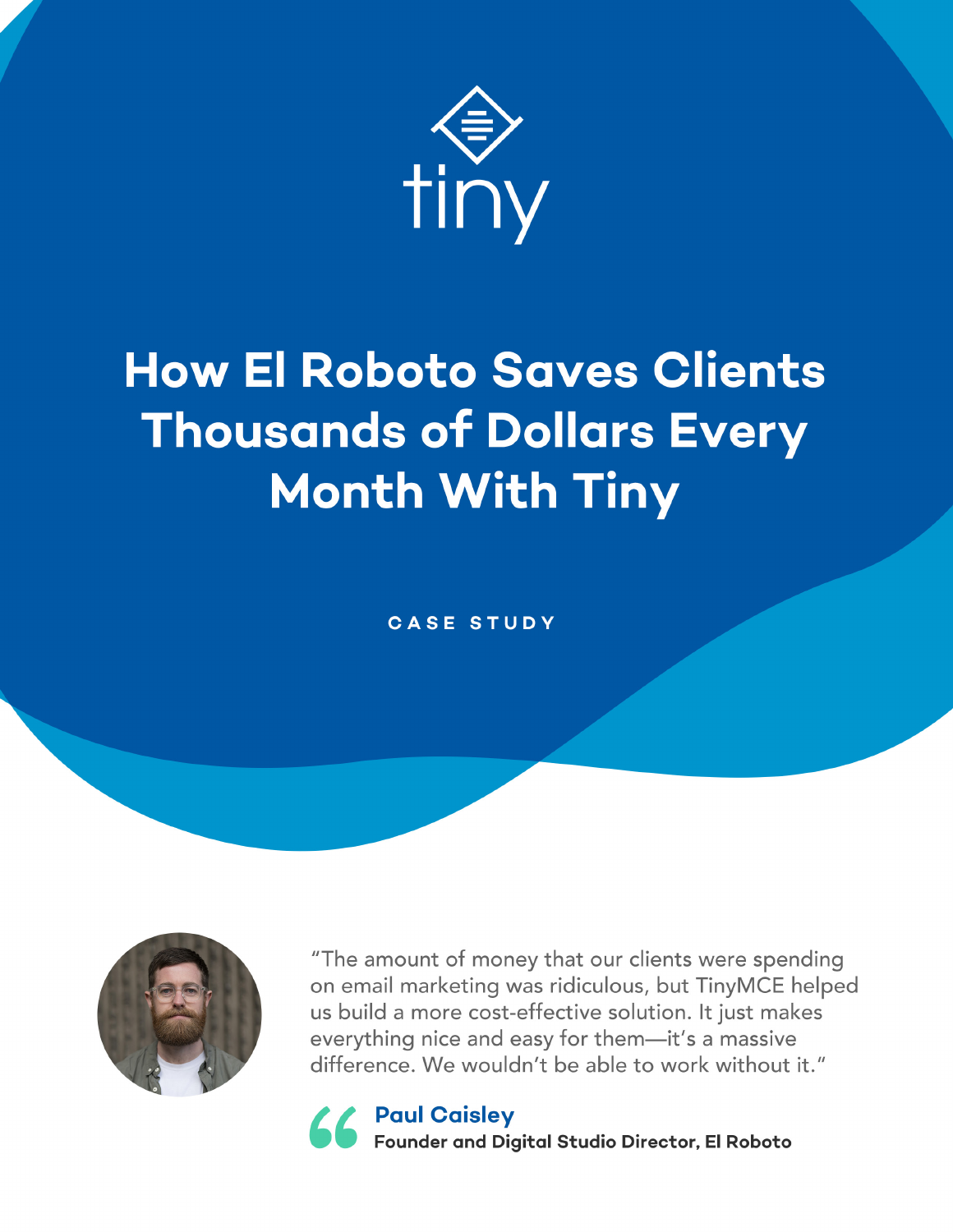

#### **WHAT WE PROVIDED**

### **Enterprise-Grade Rich Text Editing Tool**

- $\Diamond$  Premium support
- $\gg$ Commercial licensing
- $\Diamond$  Beautiful UX
- $\Diamond$  Flexible plugins

#### **EL ROBOTO'S RESULTS**

#### **A Robust, Easy To Use CMS**

- $\Diamond$  Email marketing module saves clients thousands of dollars every month
- 30% less support calls from clients
- $\Diamond$  Met UI expectations of customers
- $\Diamond$  Up to 1 million emails delivered a month, per client

#### **The Client EL ROBOTO**

**Graphic Design** INDUSTRY

**UK (Global) LOCATION** 

El Roboto is a one-stop graphic design firm with multiple studios in England specializing in a wide variety of professional design practices including visual brand identity, graphic and print design, and digital and web design.

The heart of El Roboto's web design service is a proprietary content management system that offers enterprise-level features like custom email marketing campaigns, a user database and CRM, and an in-browser file manager.

#### **The Challenge BUILDING A CUSTOM CMS THAT DOES IT ALL**

When Paul Caisley founded El Roboto in 2007, part of his vision included a cloud-hosted CMS that could simplify and consolidate every aspect of managing an online business. From email marketing campaigns to ecommerce, Paul wanted to develop a platform that could do it all.

However, building that service would be pointless if the user experience didn't meet the high expectations of clients who were already familiar with Mailchimp and WordPress. To succeed, Paul needed a flexible rich text editor that could deliver a beautiful user experience on the front end, while still integrating seamlessly and securely into his platform.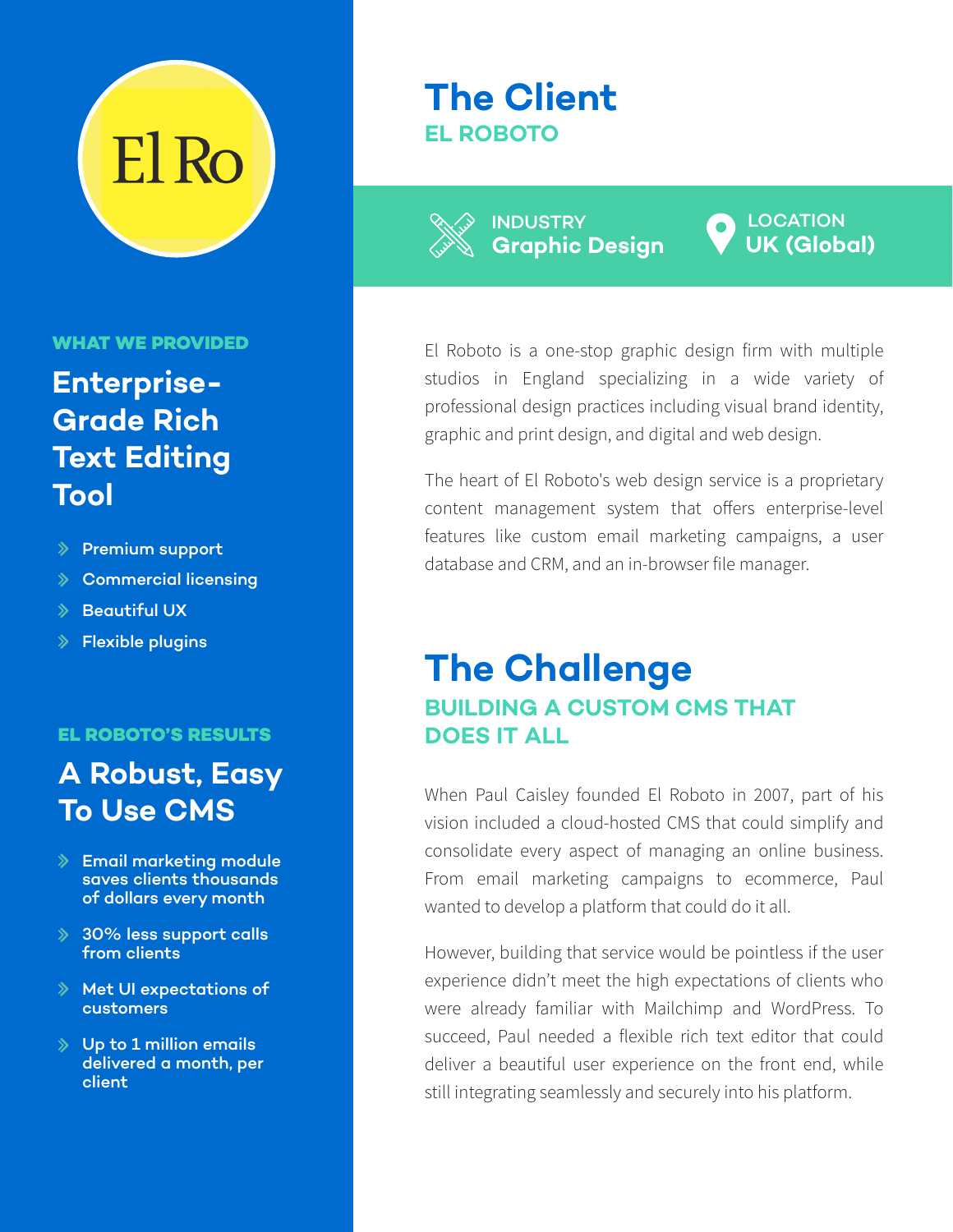

*"These days people expect that they can copy and paste anything into a content editor and it'll just work. They don't want to think about what's involved, and services like Mailchimp already have a very impressive interface."*

### **The Solution THE MOST TRUSTED AND VERSATILE RICH TEXT EDITOR**

Initially, Paul experimented with different rich text editors but found integrating them time intensive. He also worried about the longevity of these options; would El Roboto spend valuable time implementing a third-party text editor only to have its developer go under years later?

That's when Paul discovered TinyMCE, the popular rich text editor created by Tiny. TinyMCE's years of active development and reputation for stable releases gave Paul the confidence that this was one solution that wasn't going to leave him hanging.

Integrating the open-source version of TinyMCE was easy thanks to the intuitive documentation. It quickly gave El Roboto the edge it needed to convince their clients to buy in. And when Paul saw the value in TinyMCE's premium plugins like MoxieManager, an in-browser file manager, Tiny worked with him to build a licensing deal that fit his budget.

TinyMCE's flexible interface became the point of contact for core CMS modules including blogging, email marketing, file uploading, and everything in between. Finally, with a versatile and easy to use front end, Paul's vision of a full-featured premium CMS was brought to life.



*"TinyMCE has become an integral part of our software thanks to the ease of integration, the functionality, and the confidence in Tiny as a company to continue developing it. Even the upgrade process has been really simple."*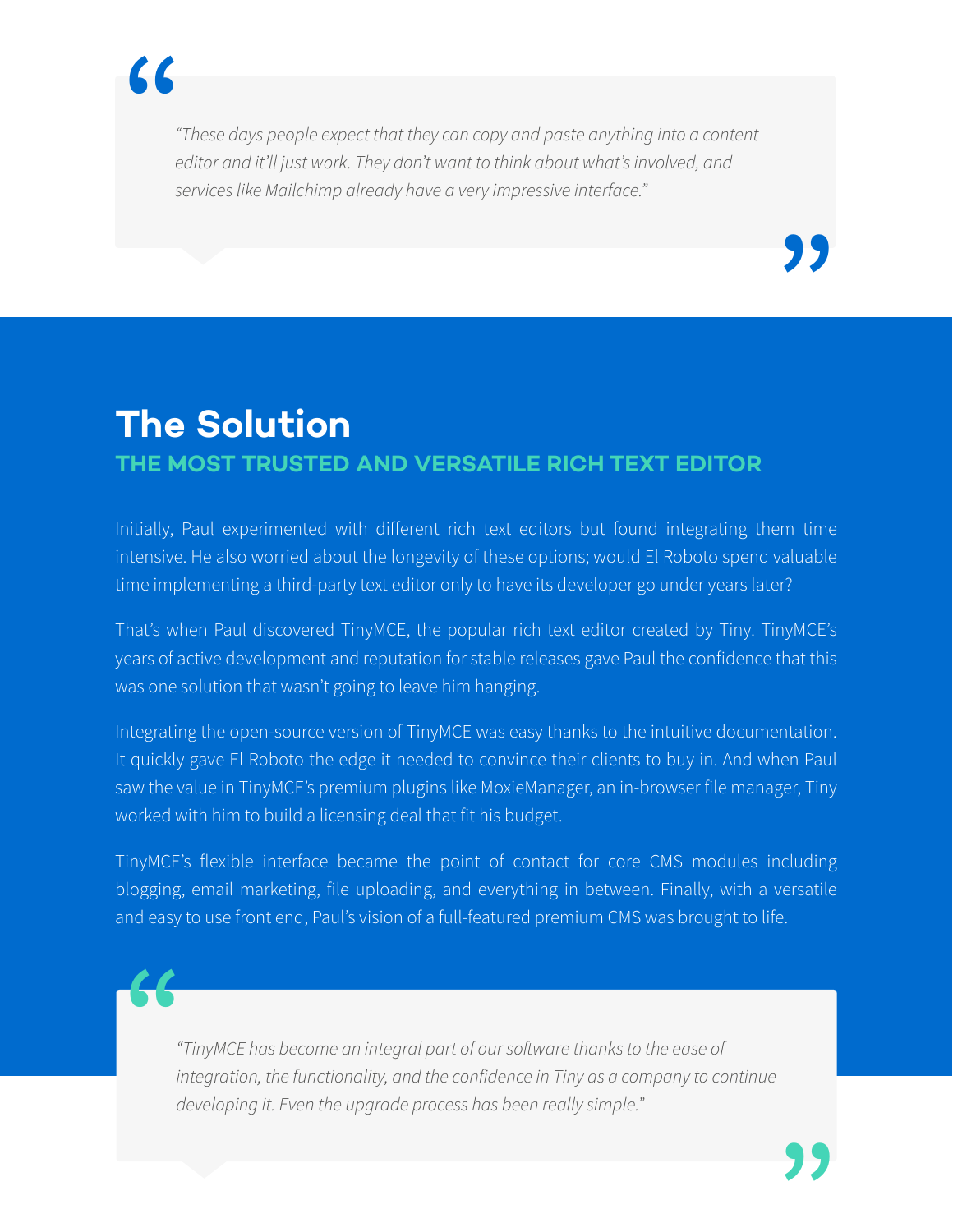## **The Result A MORE COST-EFFECTIVE CMS THAN THE COMPETITION**

For over 10 years, TinyMCE has helped El Roboto offer a CMS as feature-rich and comprehensive as their design solutions. TinyMCE and premium plugins like MoxieManager have become vital parts of the El Roboto platform, especially in its email marketing and file transfer modules.

Using TinyMCE to quickly and easily design emails, El Roboto's clients are each able to send upwards of 1 million emails a month to their users—saving those clients thousands of dollars compared to Mailchimp.

Thanks to Tiny's active development and stable releases, Paul estimates El Roboto receives up to 30 percent less support calls, saving his team valuable time troubleshooting. And he never has to worry about the security of his clients' sensitive data, due to fact that there have never been any unexpected surprises during all their years with Tiny.

With Tiny, El Roboto is able to fulfill Paul's vision of a graphic design firm that can handle every aspect of running an online business. And, just as importantly, Paul knows he has a partner that will continue to meet his needs for years to come.

*"Tiny has taken a lot of work off of my plate. They've made it easy to grow together, and TinyMCE is an integral part of our system that's very friendly to all levels of our end users. It's been 10 years, and we haven't looked back since."* **"**